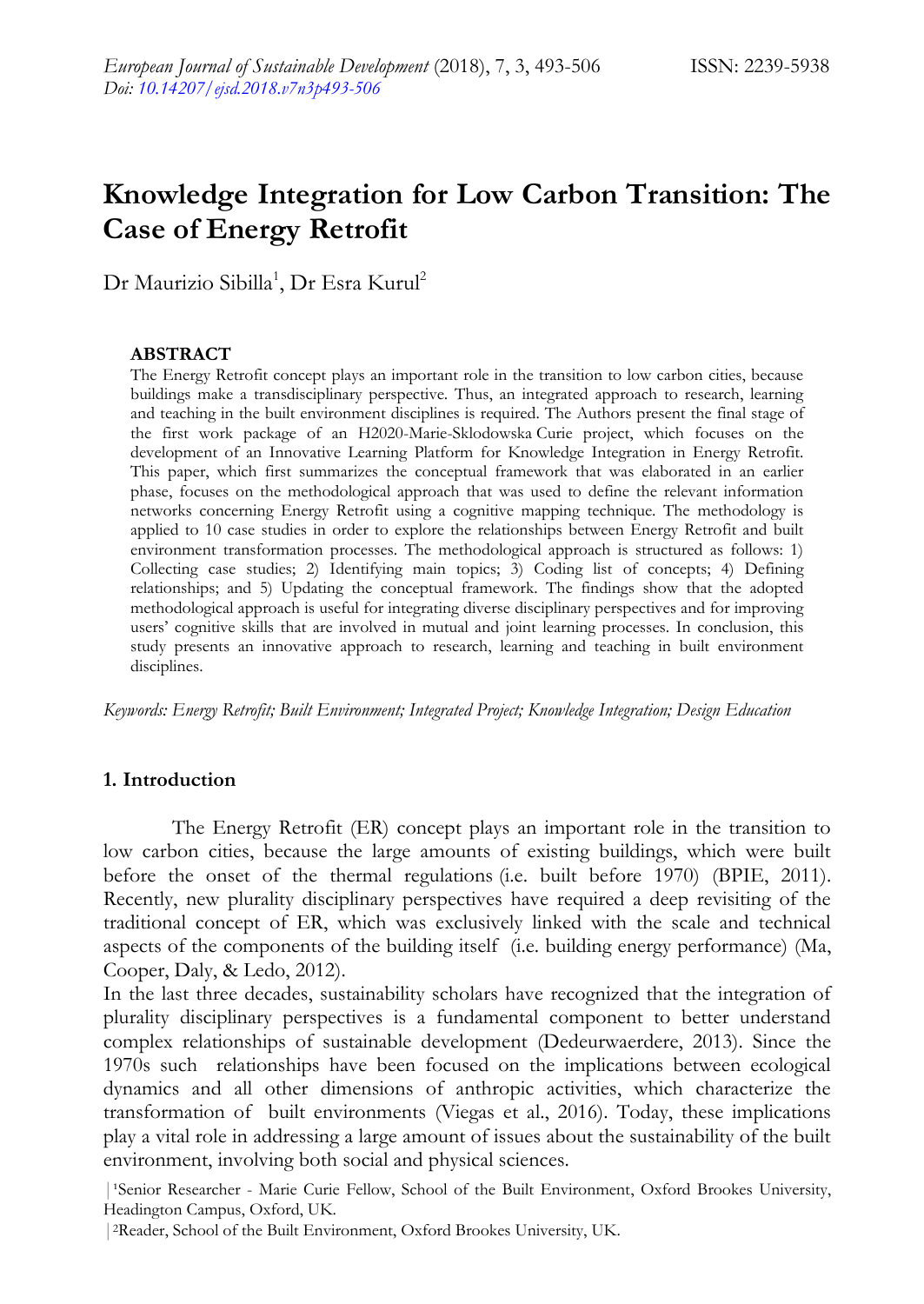Several studies have explored the meaning of the ER concept emphasizing the connections among social and physical disciplines. For example, Gianfrate, Piccardo, Longo, & Giachetta, (2017) have focused on the relationship between technological advancements and knowledge in energy retrofitting with social needs and habits. Gregório & Seixas, (2017) have explored the holistic approach on a neighbourhood scale, instead of the traditional individual building scale. Glackin & Dionisio, (2016) have tested a new methodology for community engagement in the urban regeneration process. Vilches, Barrios Padura, & Molina Huelva, (2017) have improved a methodology to choose the most appropriate retrofit measure in a context of fuel poverty.

These new scenarios of investigation require that future built environment professionals have to acquire new cognitive skills. Thus, the need to investigate on pedagogical aspects for developing abilities of future practitioners of the built environment is a crucial current challenge. This challenge seeks to combine social and physical disciplines with the aim of exchanging information from which new understanding can arise (Darbellay, 2015).

The trend since the 90"s has been towards growth in the pedagogical aspects of sustainable development, where Higher Education has had a critical role in the process for the improvement of competences in sustainability of the built environment (Disterheft, Ferreira Da Silva Caeiro, Ramos, & De Miranda Azeiteiro, 2012) such as, working in collaboration between disciplines (Adomßent et al., 2014), as well as the ability to explore multidisciplinary problems (Dieleman & Huisingh, 2006). Therefore, the learning process has recently become more complex (Ramirez, 2012). Consequently, traditional theoretical and practical learning approaches seem to be inappropriate to deal with the emergent demands of complexity in learning (Wooltorton et al., 2015). Nevertheless, in spite of the wide recognition of the impact of these pedagogical principles of sustainability, the integration of such transformative pedagogies is often neglected and thus, there is a need to eradicate practical and institutional obstacles for the development of such goal-seeking (Jaeger, 2011).

Hence, this study deals with the development of competences of future practitioners, specifically, it presents the final stage of the first work package of an H2020-Marie-Sklodowska Curie project, which focuses on the development of an Innovative Learning Platform for Knowledge Integration in Energy Retrofit. This final stage concerns the methodological approach that was used to define the relevant information networks concerning Energy Retrofit using a cognitive mapping technique. The methodology is applied to 10 case studies in order to explore the relationships between Energy Retrofit and built environment transformation processes enhancing plurality disciplinary perspectives.

The structure of the paper is as follows. Section 2 summarizes the Transdisciplinary Energy Retrofit Conceptual Framework (TERCF) that was elaborated in an earlier phase introducing the research question and the contribution of this particular study; Section 3 describes in detail the methodological approach adopted, and; Section 4 presents the results; Section 5 discusses the findings pointing out the need of appropriate learning tools in order to promote knowledge integration for sustainable ER solutions. In the conclusion, the next steps of the research are presented.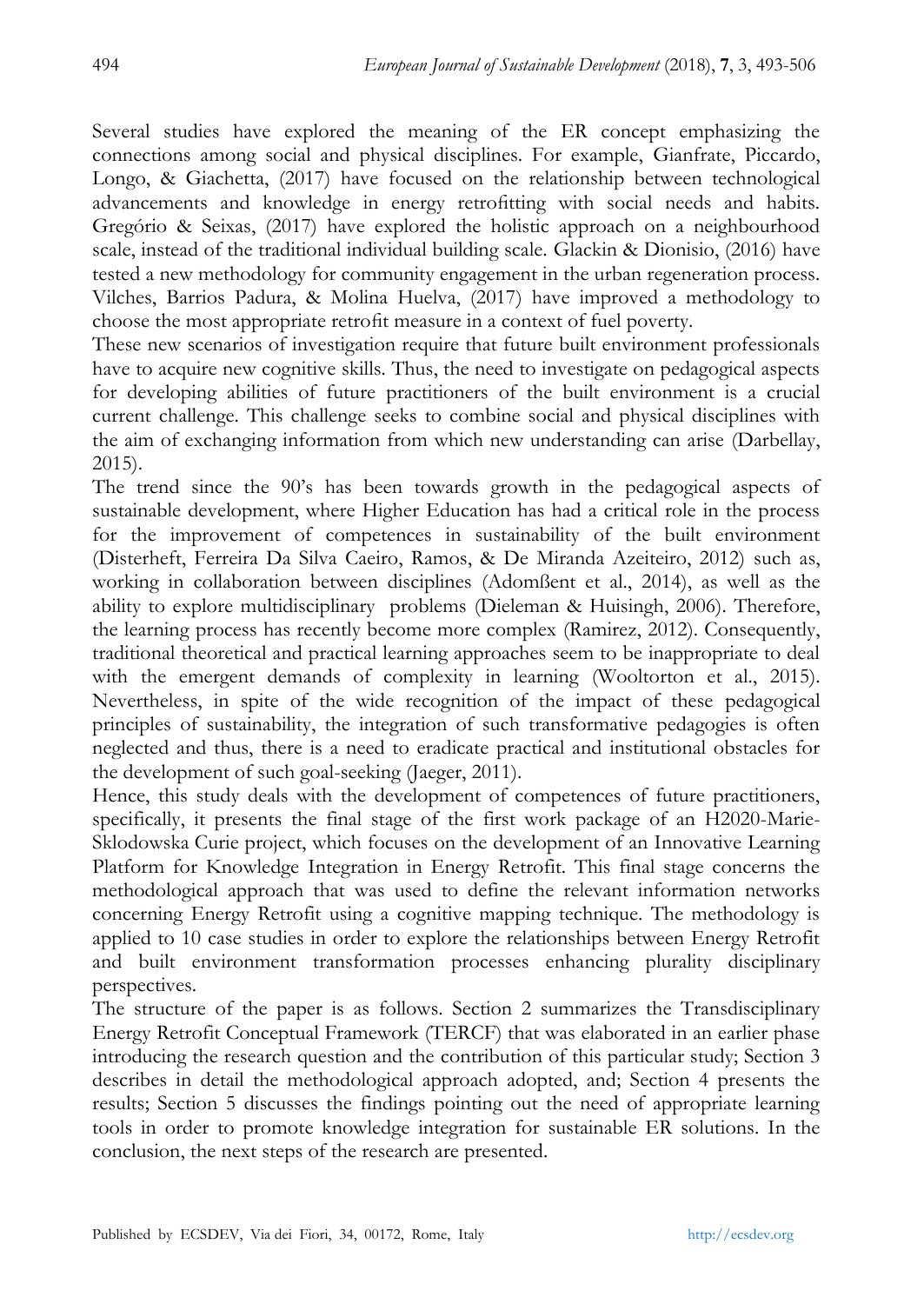## **2. Method**

Table 1 shows a simplified version of the TERCF which was elaborated in an earlier phase of this research. The TERCF is a first result towards the development of an Innovative Learning Platform for Knowledge Integration in Energy Retrofit. This TERCF is based on the literature review of 213 peer-reviewed papers. Grounded Theory Methodology was adopted to identify specific transdisciplinary themes in the collected works and a cognitive mapping technique was used to represent it. Until now, the selection of papers was substantially based on theoretical works and empirical experiences, which were focused on well-defined ER topics. Therefore, case studies of built environment transformation processes, as a final product of a synergy of a multitude of ER strategies, have until this point not been taken into account.

| Questions            | Knowledge<br>Domains                | Sub-domains                                         | Key-concepts                            | General<br>objectives                                                                                                                                                             |
|----------------------|-------------------------------------|-----------------------------------------------------|-----------------------------------------|-----------------------------------------------------------------------------------------------------------------------------------------------------------------------------------|
| What is<br>changing? | Low Carbon<br>Transition            | From Building<br>Retrofit to<br>Urban Retrofit      | Climate<br>Performance<br>Planning      | to combine effects of mitigation<br>and adaptation measures                                                                                                                       |
|                      |                                     | Technical and<br>Social<br>Integration              | Culture<br>Environment<br>Innovation    | to describe drivers and barriers<br>and sociological implications to<br>the adoption of sustainable<br>retrofit measures                                                          |
|                      |                                     | Disruptive and<br>Sustainable local<br>technologies | Calibration<br>Consumption<br>Options   | to explore community-based<br>energy retrofits for the practical<br>realisation of the smart city<br>imaginary                                                                    |
| What<br>do we need?  | Information<br>modelling<br>process | Energy<br>modelling<br>process                      | Calibration<br>Consumption<br>Options   | to integrate knowledge to an<br>appropriate level<br>in order to assess the impact of a<br>diverse range of retrofit measures                                                     |
|                      |                                     | Occupant<br>behaviour<br>modelling                  | Behaviour<br>Occupant<br>Data           | to investigate on the relationship<br>between buildings and people<br>through a process of 'interactive<br>adaptation' and co-evolution of<br>the physical and the social factors |
|                      |                                     | Life cycle<br>analysis<br>modelling                 | Assessment<br>Forecast<br>Performance   | to integrate life cycle energy and<br>environmental performance                                                                                                                   |
| How do we<br>manage? | Decision-<br>making<br>process      | Multi-attribute<br>information                      | Cost<br>Financial<br>Mechanism          | to take into account to<br>uncertainties associated with the<br>prediction analysing multi-benefit<br>of retrofit measures                                                        |
|                      |                                     | Bottom-up<br>methodology                            | Criteria<br>Incentive<br>Inhabitant     | to follow a multi-stage<br>development process to improving<br>local green building features                                                                                      |
|                      |                                     | Economic and<br>socio-technical<br>factors          | Economics<br>Integration<br>Investments | to pursue social justice reducing<br>fuel poverty and promoting<br>innovative financial mechanism.                                                                                |

**Table 1.** Contents of the TERCF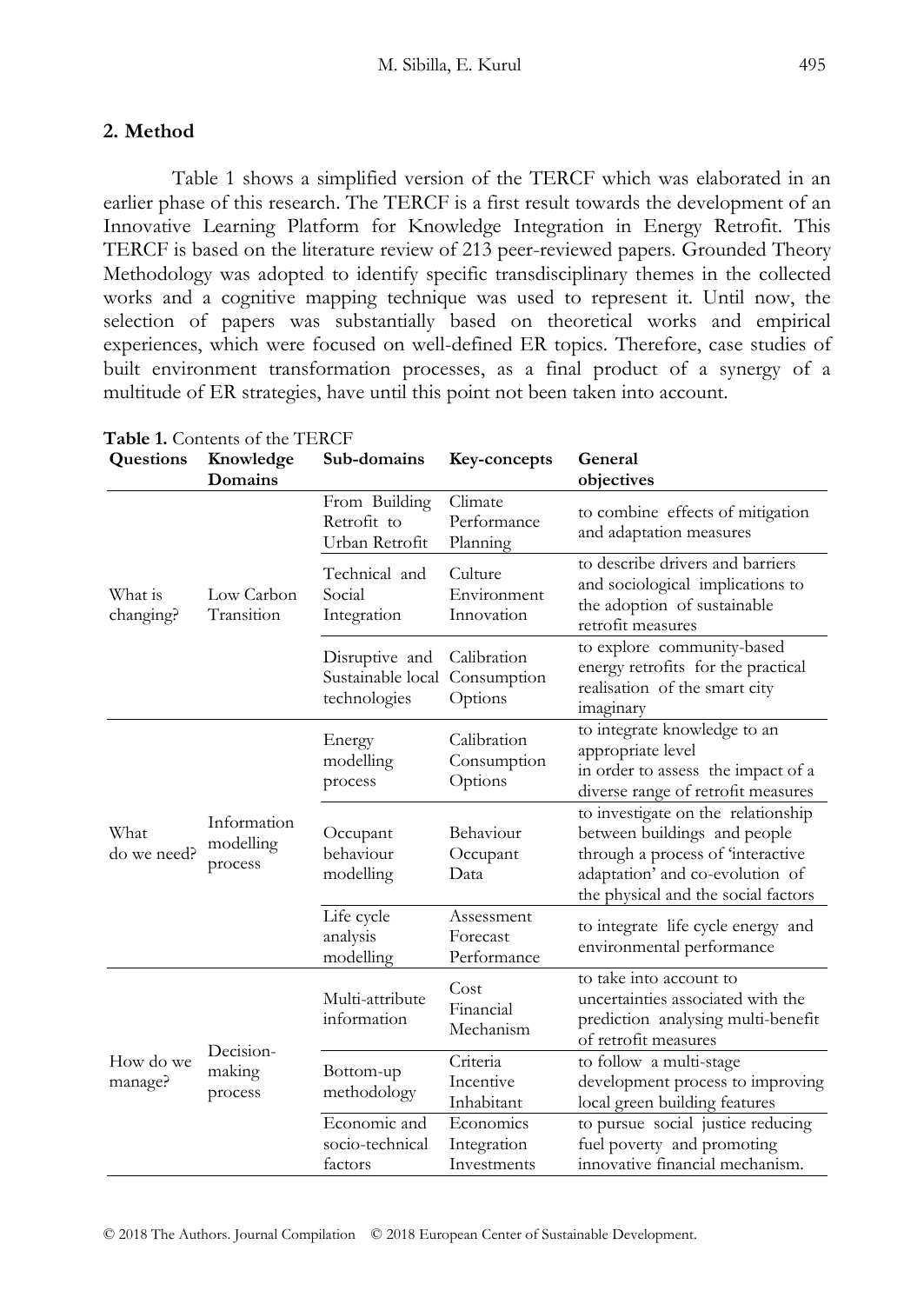| Questions                | Knowledge<br>Domains                     | Sub-domains                                     | Key-concepts                               | General<br>objectives                                                                                                                                    |
|--------------------------|------------------------------------------|-------------------------------------------------|--------------------------------------------|----------------------------------------------------------------------------------------------------------------------------------------------------------|
| What do we<br>implement? | Innovative<br>technical<br>solutions     | Innovative<br>building<br>materials             | Inertia<br>Insulation<br>Properties        | to assess the performance and the<br>environmental<br>impacts of life cycle insulation                                                                   |
|                          |                                          | Passive, active<br>and<br>smart<br>technologies | Bioclimatic<br>Control<br>Integrated       | to define and preserve the building<br>envelope features                                                                                                 |
|                          |                                          | Building sector<br>renovation                   | Industry<br>Prefabricated<br>Research      | to consider the level of knowledge<br>of local micro-enterprises and<br>stakeholders' perspective when<br>sustainable energy technology are<br>promoted. |
| What do we<br>implement? | Energy and<br>environmental<br>awareness | Integrated<br>Community<br>energy system        | Decentralised<br>Entrepreneurship<br>Local | to pursue a more socially<br>transformative pathways to<br>sustainability involving<br>community organisations                                           |
|                          |                                          | Comfort and<br>Quality of life                  | Instruments<br>Policy<br>Social            | to analyse different technologies<br>that have been<br>adopted and their perceived<br>effectiveness                                                      |
|                          |                                          | Socio-<br>technological<br>learning process     | Education<br>Experiments<br>Networks       | to improve participatory process<br>taking<br>into account practitioners and<br>academic perspectives                                                    |

This paper focuses on the case study analysis which is a fundamental part of this research project. Indeed, this analysis is a key instrument designed to capture multi-disciplinary information from urban contexts. This section illustrates the method that was used for selecting them and comparing the information gathered.

Therefore, the approach adopted seeks to identify a full range of values characterizing the ER concept in the context of urban transformation processes. Specifically, in this work-package (WP1), these values are expressed in the form of *List of Concepts,* which was elaborated following the cognitive mapping technique (Novak & Cañas, 2004). Subsequently (WP2) the relationships among concepts will be defined and transferred into the cognitive learning platform. This work-package was completed by following these steps:

1. Selecting case studies. Five criteria were established for the selection of the case studies: i) environmental context; ii) urban morphological condition; iii) actual building use; iv) type of construction; iv) level of protection/ legislative framework. Therefore, each case study is representative of a specific combination of the above-mentioned criteria. More details on the selection criteria are provided in the next section.

2. Identifying main topics. A textual report was used to present each case study. Specifically, for each case study one and only one relevant topic was identified. In terms of cognitive mapping technique, this means to define a *Focus Question* and to propose a *main concept* as a starting point for the analysis. Many aspects of the Energy Retrofit cases were thus identified.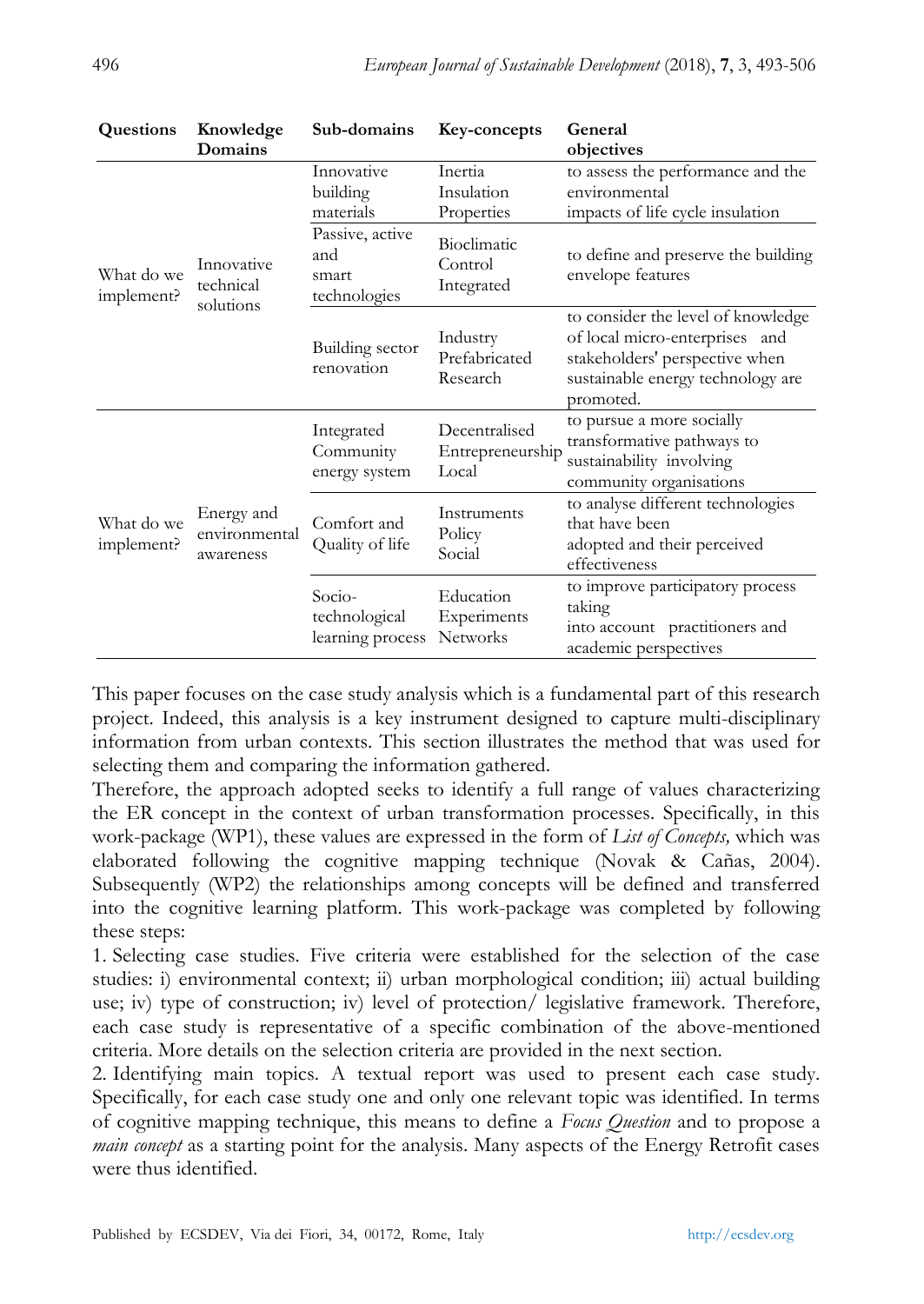3. Coding list of concepts. After identifying main topics, the cognitive mapping technique was applied to the textual report. As a result, a *List of concepts* for each case study was elaborated. These lists became the bases to build a multitude of relationships between the Energy Retrofit case study and the urban context examined.

4. Comparison and hierarchical organisation of the concepts. The concepts listed were compared, synthesised and re-organised in order to structure the information, and then, transfer them into the TERCF. Similar, repeated or synonymous concepts, were excluded from the combined list. In addition, the most general and inclusive concepts were positioned at the top of a concept map with the more specific and exclusive concepts arranged hierarchically below. As a result, a preliminary hierarchical structure was defined. Thus, a *Unique List of concepts* was developed.

5. Linking with the conceptual framework. Finally, the concepts were allocated to the appropriate categories and sub-categories of the conceptual framework developed in the first step of WP1 in order to reinforce the contents of the TERCF. This is a preliminary allocation, which will be finalised at the end of WP2

## **2.1 Case Selection**

-

*Case Selection* is the primordial task of the case study researcher in which the problem of representativeness cannot be ignored. Seawrigh and Gerring (2008) have pointed out that scholars continue to lean primarily on pragmatic considerations about *Case Selection* such as time, money, expertise, and access. They state these are perfectly legitimate factors in case selection, but they do not provide a methodological justification. Consequently, in agreement with Seawrigh and Gerring (2008), the essential issue about *Case Selection* is that researchers understand how the properties of the selected cases compare with the rest of the population (Seawrigh and Gerring, 2008).

To date various methods have been developed and introduced to select case studies. Specifically, this work adopts the *diverse case method* (Seawright & Gerring, 2008)<sup>1</sup>.

This method facilitates the achievement of maximum variance (i.e. maximum variance on ER concepts) along relevant dimensions (i.e. dimensions of urban transformations).

Seawright and Gerring explain how *diverse case method* works: ["*It requires the selection of a set of cases, at minimum, two, which are intended to represent the full range of values characterizing X, Y, or some particular X/Y relationship<sup>2</sup> . The investigation is understood to be exploratory (hypothesis seeking) when the researcher focuses on X or Y and confirmatory (hypothesis testing) when he or she focuses on a particular X/Y relationship*] (Seawright and Gerring, 2008, p. 300).

The criteria for case study selection were established such that relevant information could be gathered to identify the key concepts, which could then be used to further elaborate the TERCF. The choice of the criteria is justified using relevant literature

<sup>1</sup>Seawrigh and Gerring present other case selection techniques as Typical Case method and Extreme Case method. The former "[…] focuses on a case that exemplifies a stable, cross-case relationship. By construction, the typical case may also be considered a representative case, according to the terms of whatever cross-case model is employed." (Seawright and Gerring, 2008, p. 299). The last "[…] selects a case because of its extreme value on the independent (X) or dependent (Y) variable of interest. An extreme value is understood here as an observation that lies far away from the mean of a given distribution; that is to say, it is unusual". (Seawright and Gerring, 2008, p. 301).

<sup>2</sup> In this study X are energy retrofit concepts and Y are urban contexts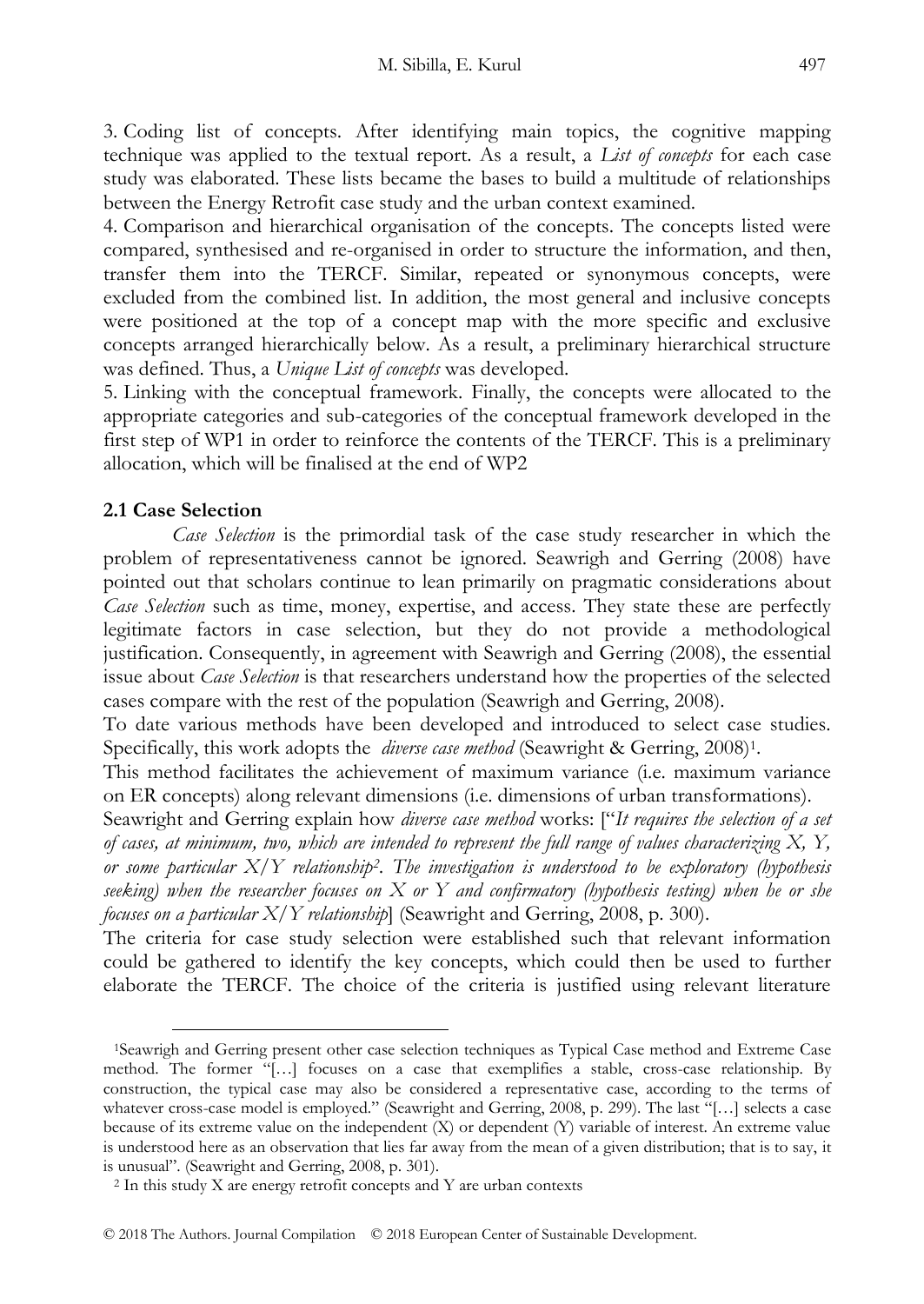which highlights the importance of adopting a transdisciplinary approach to environmental design in achieving higher echelons of urban sustainability.

The first criterion (Environmental context) seeks to reflect the range of "environmental conditions" around Europe. Specifically, this criterion involves several relevant factors (e.g. temperature, humidity, solar and wind exposure). Indeed, the environmental contexts and buildings" energy efficiency are interlinked issues in terms of climate adaptation strategies (Biesbroek et al., 2010; Fitch, 1980). Moreover, energy efficiency of the cities is related to the urban forms (Knowles, 1974; Steemers, 2003). Consequently, the climate factors should first be considered in designing technological solutions (Olgay, 1969; Sadineni, Madala, & Boehm, 2011).

The second criterion (Urban morphological condition) points out how cities are different in terms of their urban structure. For example, Hang, Sandberg and Li, (2009) have investigated the effect of urban morphology on wind conditions.(Wong et al., 2011) have evaluated the surrounding urban morphology on building energy consumption.(Sarralde, Quinn, Wiesmann, & Steemers, 2015) have analysed the solar energy and urban morphology interaction in order to assess the scenarios for increasing the renewable energy potential of neighbourhoods. It is thus clear that the urban morphological features modify the general environmental conditions. Consequently, the detailed understanding of the environmental conditions in which buildings operate is a second fundamental step that characterizes the environmental design approach.

The third criterion (actual use) refers to the cost of reusing a building, both in terms of financial investment and its potential to accommodate new uses.(Shipley, Utz, & Parsons, 2006) have examined the business of heritage development, which consists of building renovation or adaptive reuse, in order to determine the success factors. They state that some reuse projects are more costly than new building, but not all, and the return on investment for heritage development is almost always higher. Similarly, (Langston, Feng, Yu, & Zhao, 2008) investigated the issue of building reuse in terms of investment by the construction sector. Instead, (Martín, Mazarrón, & Cañas, 2010) have analysed the environmental advantages of reusing abandoned rural buildings and the compatibility of old building structures with the contemporary human need. Thus, the ER requires an accurate analysis in terms of use and reuse of buildings. Their environmental, social and economic sustainability also characterize the environmental design approach.

The fourth criterion (type of construction) concerns the energy performance of the building fabric. It is also related to the age of the building and to the traditional or innovative construction technologies. On the one hand, this criterion underlines the relationships between the quality of the construction and the energy performance. For example,(Cabeza, Castell, Barreneche, De Gracia, & Fernández, 2011) have evaluated the thermal behaviour of the alveolar brick construction system, compared with a traditional Mediterranean brick system with insulation.(Cerón, Neila, & Khayet, 2011) have tested the use of phase change materials (PCM) and their possible architectural integration in the search for optimizing energy efficiency in construction. On the other hand, more recent approaches to Life Cycle Analysis have expanded the factors under investigation.(Cellura, Guarino, Longo, & Mistretta, 2014) have explored the ecological impact of the building materials introducing the life-cycle perspective by the concept of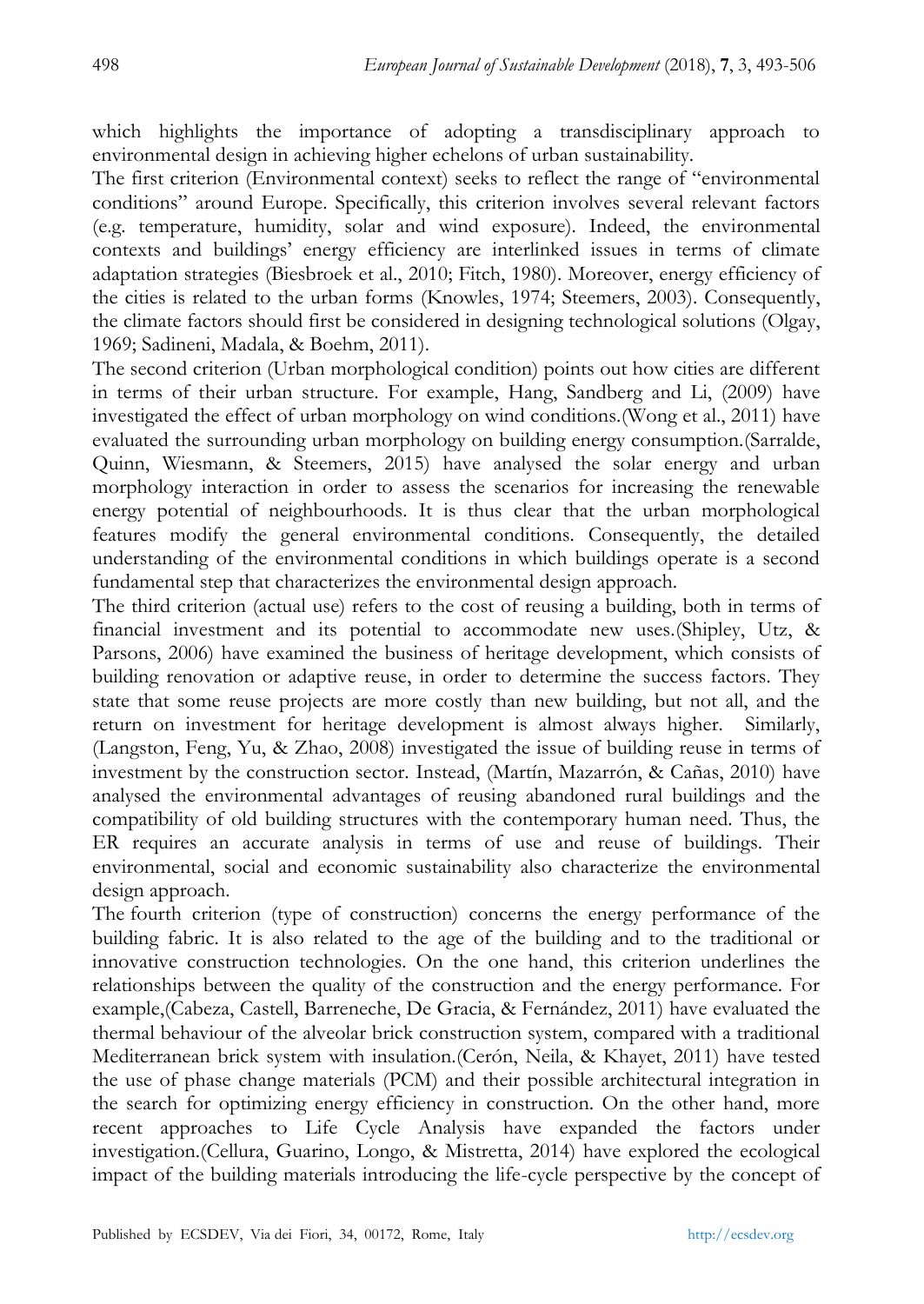energy balance, which includes the embodied energy of a building and its components. Hence, the strengths and weaknesses of different construction technologies from an energy and environmental perspective, is another characteristic of the environmental design approach.

The last criterion takes into account the level of protection/ legislative framework. It considers the range of the level of protection (i.e. from without restriction to listed buildings). As well known, e European Union has enacted several directives dealing, directly and indirectly, with energy efficiency in buildings in order to reduce energy use. However, individual countries can adopt their own rules to include or exclude buildings from respecting the energy efficiency requirements for existing buildings. Consequently, so far, no general rules, codes or standards are available for energy retrofit of historical and architecturally valuable buildings (Mazzarella, 2015). (Martínez-Molina, Tort-Ausina, Cho, & Vivancos, 2016) presented an extensive overview of the literature surrounding this topic, summarizing the different methods and techniques that have been used around the world to achieve higher energy performance through refurbishment. They have demonstrated the feasibility of maintaining heritage values of historic buildings while achieving significant improvements in their energy efficiency and thermal comfort. (Fabbri, Zuppiroli, & Ambrogio, 2012) have investigated an evaluation and measurement tool for town energy consumption, which is related to the age and the characteristics of existing buildings. They have underlined how this problem concerns both urban planning and architectural heritage disciplines. Therefore, the environmental design emerges as a relevant approach, particularly for the old cities of Europe, to understanding how the strategies for Energy Retrofit can be diversified in relation to the historic and social stratifications at different locations.

## **3. Results**

This section presents the main results.

## **3.1 Selected Case Studies**

Table 2 shows the 10 case studies selected.

| Context           | <b>Use</b>                                      | Date      | <b>Construction Technology</b>          | Level of<br>protection |
|-------------------|-------------------------------------------------|-----------|-----------------------------------------|------------------------|
| Austria           | Mix                                             | 1940-1950 | Masonry                                 | no                     |
| Belgium           | Social housing                                  | 1957      | Reinforced concrete                     | no                     |
| France            | Commercial building<br>(Former industrial site) | 1800      | Steel and Wood                          | no                     |
| Germany           | School                                          | 1966      | Exposed concrete                        | no                     |
| Italy             | Library (Former industrial site)                | 1971      | Prefabricated concrete                  | no                     |
| Malta             | Office                                          | 1800      | Masonry                                 | Listed Building        |
| Norway            | School                                          | 1914      | Cavity brick walls (without insulation) | <b>Listed Building</b> |
| Spain             | Social housing                                  | 1967      | Reinforced concrete                     | no                     |
| Sweden            | Social housing                                  | 1970      | Reinforced concrete                     | no                     |
| United<br>Kingdom | Family house                                    | 1890      | Solid Brick wall                        | Listed Building        |

**Table 2.** List of the 10 case studies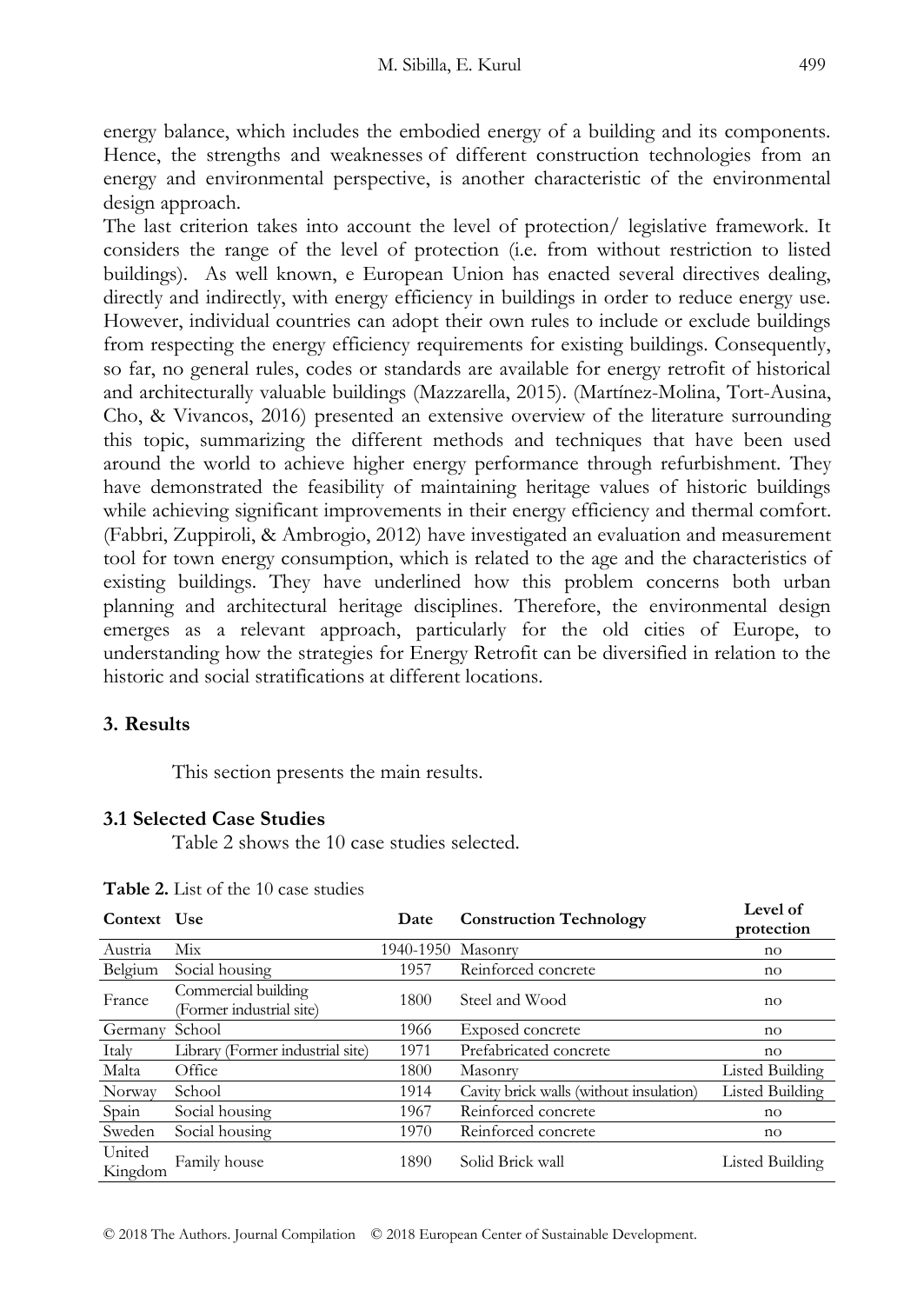## **3.2 Identifying Main Topics**

Table 3 shows the contribution of each case study in terms of *Focus Questions* and *Main Concepts*. Findings may be considered representative of relevant issues concerning ER in the urban context, although they are not exhaustive.

| stuay      |                                                                                        |                                       |  |
|------------|----------------------------------------------------------------------------------------|---------------------------------------|--|
| Case study | <b>Focus Question</b>                                                                  | <b>Main Concept</b>                   |  |
| Austria    | What strategies to innovate energy infrastructure<br>and buildings?                    | Micro-net                             |  |
| Belgium    | How to increase the social impact of ER actions? Active participation                  |                                       |  |
| France     | How to enhance the relation between architecture Functional programme<br>and citizens? |                                       |  |
| Germany    | How to manage energy consumption?                                                      | <b>Energy Consumptions</b>            |  |
| Italy      | How to integrate bioclimatic strategies?                                               | Modest transformation                 |  |
| Malta      | How to increase the efficiency and ecology of<br>building plant systems?               | Cooling system                        |  |
| Norway     | How to improve the performance of the building Building envelope<br>envelope?          |                                       |  |
| Spain      | What strategies to reduce energy poverty?                                              | Profiles of Energy poverty            |  |
| Sweden     | How to deal with the level of uncertainties?                                           | User-oriented approaches              |  |
|            | United Kingdom What strategies to reduce carbon emissions?                             | Legislation to reduce carbon emission |  |

**Table 3.** Definition of the Focus Question and individuation of the main concept for each case study

## **3.3 Coding List of Concepts**

The results obtained from the preliminary analysis of each case study can be compared in table 4. Interestingly, only about 12% of repetitions were observed. Thus, the result indicates that each case study provided a specific relationship between ER and Urban context.

**Table 4.** List of concept collected

| Case    | List of concepts                                                                                                                                                                                                                                                                                                                                                                                                                                                                      |          |  |
|---------|---------------------------------------------------------------------------------------------------------------------------------------------------------------------------------------------------------------------------------------------------------------------------------------------------------------------------------------------------------------------------------------------------------------------------------------------------------------------------------------|----------|--|
| study   |                                                                                                                                                                                                                                                                                                                                                                                                                                                                                       | concepts |  |
| Austria | Urban quality, District heating Integrate renewable energy in existing, Supply<br>system, Renewable energy, Heat pump, Solar collector Micro-net, Planning<br>directives Detailed simulation, Decision-making- process, Social aspects of<br>retrofit, Reduce heat demand, Building physics, Vacuum-panels, Air<br>ventilation system, Minimize overheating, Optimized active cooling system,<br>Information point; Tenants behaviour;                                                | 20       |  |
| Belgium | Residential character; Artistic expression; Balanced choice of materials;<br>Environmental performance; Aesthetics; Improve the comfort of the<br>inhabitants; Limate the energy costs of the tenants; Passive design; Reduce<br>the environmental footprint; Thermal bridges; Breaks the monotony of the<br>facades; Artistic intervention; Materials are chosen without organic volatile<br>compounds (vocs); Thermal insulation; Ventilation; Habitability;                        | 16       |  |
| France  | Ecological aspect; Relation between architecture and citizens; Improve the<br>quality of life; Promote the awareness; Need and requirements of the local<br>population; Recyclable material; Diversified functional mix; Production from<br>renewable sources; Recovery of heat; Geothermal energy; High thermal-acoustic<br>properties; Rockwool; Thermal inertia ; Ensure summer thermal comfort; Highly<br>populated building; Prefabrication as Innovative technology; PV panels; | 16       |  |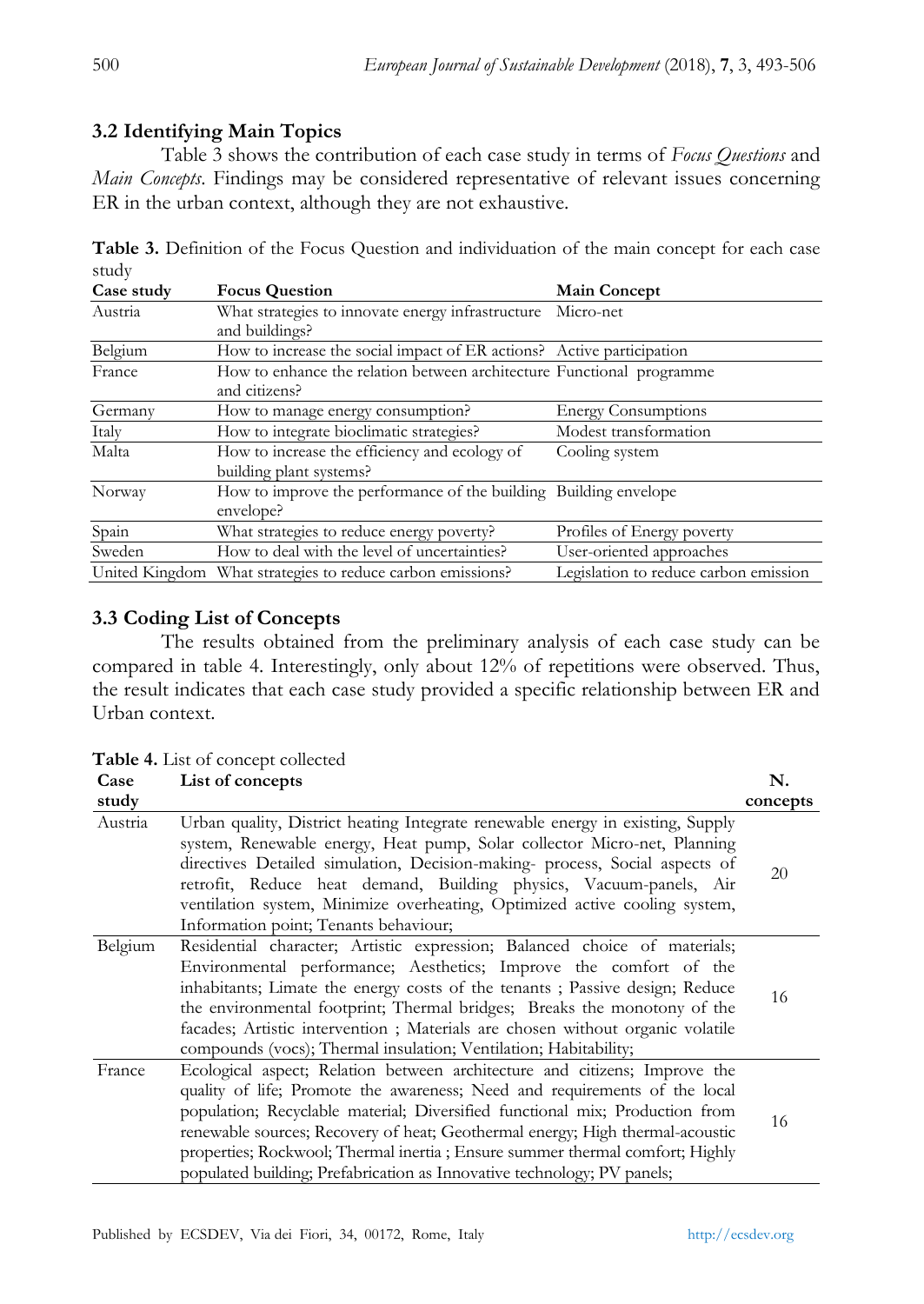| Case<br>study     | List of concepts                                                                                                                                                                                                                                                                                                                                                                                                                                                                                                                                                                   | N.<br>concepts |
|-------------------|------------------------------------------------------------------------------------------------------------------------------------------------------------------------------------------------------------------------------------------------------------------------------------------------------------------------------------------------------------------------------------------------------------------------------------------------------------------------------------------------------------------------------------------------------------------------------------|----------------|
| Germany           | Heat consumption ; Indoor environmental quality; Pvc-framed double glazed<br>windows; Windows of single glazing; U-values ; Building envelope; Ventilation<br>systems; Mechanical ventilation; Cogeneration plant (CHP); Heat demand;<br>PV Modules orientated ; Cross air flow Decentralized ventilation units ; Heat<br>recovery; Reflection factors ; Monitoring; Indoor air quality ; Monitoring<br>technology; Communication technology;                                                                                                                                      | 17             |
| Italy             | Development and progress of this city; Economic dynamics; Political vision;<br>City's cultural life; Architectural expression; Light capture Natural ventilation<br>systems; "Sun chimneys"; Low-emissivity glass; Natural lighting; Natural<br>difference pressure; Air extraction; Administrative needs;                                                                                                                                                                                                                                                                         | 13             |
| Malta             | ventilation<br>time<br>convective<br>(passive)<br>night<br>$\{cooling\};$<br>Night<br>Passive<br>downdraught evaporative cooling system (PDEC). Direct cooling; Indirect<br>cooling; Thermal comfort; Well-being; Save on the use of artificially generated<br>energy; Control the relative humidity in the air; Thermal performance;<br>Adaptability Protected building; Building Management System (BMS);<br>Bioclimatic strategies; Passive systems; Active systems;                                                                                                            | 15             |
| Norway            | Space heating system; Ventilation system; Sanitary hot water system; Electric<br>lighting system Renewable energy system; Management system; Passive solar<br>gains; Avoid glare; Overheating; Geothermal energy source; Avoid moisture;<br>External insulation; Buildings' aesthetics; Long life expectation ; Affordable<br>operational and maintenance costs; Building energy management system<br>(BEMS); Space heating control; Ventilation control; Lighting control; Monitor                                                                                                | 20             |
| Spain             | the energy consumption;<br>Job creation; Retrieve industrial and professional activity; Construction sector;<br>Energy bills; Health risk conditions; Geographic concentration of obsolete<br>buildings ; Vulnerability; Risk of exclusion; Neighbourhood; Financial<br>mechanisms; Economically feasible projects; Payback in reasonable timing;<br>Energy services companies; Representative groups; Low-income families;<br>Influence of compactness; Economic aspects; Social aspects; Real estate<br>market;                                                                  | 18             |
| Sweden            | Living standards; Active participation Preheating domestic hot water ; Fresh<br>air preheated; Greenhouses; Prevailing winds; Communal greenhouses; Heat<br>recovery; Thermal conduction; Extra layer of thermal insulation and a cavity;<br>Low-emission panes; Occupancy sensors; Metering systems; Climate-oriented<br>design approaches; Uncertainties; Building's lifetime ; Household appliances;<br>Occupant behaviour; Maintenance support; Climatic conditions;                                                                                                           | 20             |
| United<br>Kingdom | Insulation; insulation; Wood Fibre Insulation; Rotex Combined Gas-Solar<br>Unit; Solar Thermal Panels; Mechanical Ventilation; Triple Glazed Windows;<br>Air Permeability; Systems Can Operate In Conflict; Consumption; Differences<br>Between Forecast Consumption And Actual Use; Errors on The Initial<br>Forecast Model; Differences In Expected Occupant Use; Energy And Actual<br>Use; Monitoring Methodology; Fabric Performing; Low Carbon Systems<br>Performing; Use Of The Building By Occupants; Predict Performance; Energy<br>Systems use On A Month To Month Basis; | 20             |
|                   | Total concepts                                                                                                                                                                                                                                                                                                                                                                                                                                                                                                                                                                     | 157            |

## **3.4 Comparison and Hierarchical Organisation of the Concepts**

In Table 5 the *Unique List of concepts* is shown.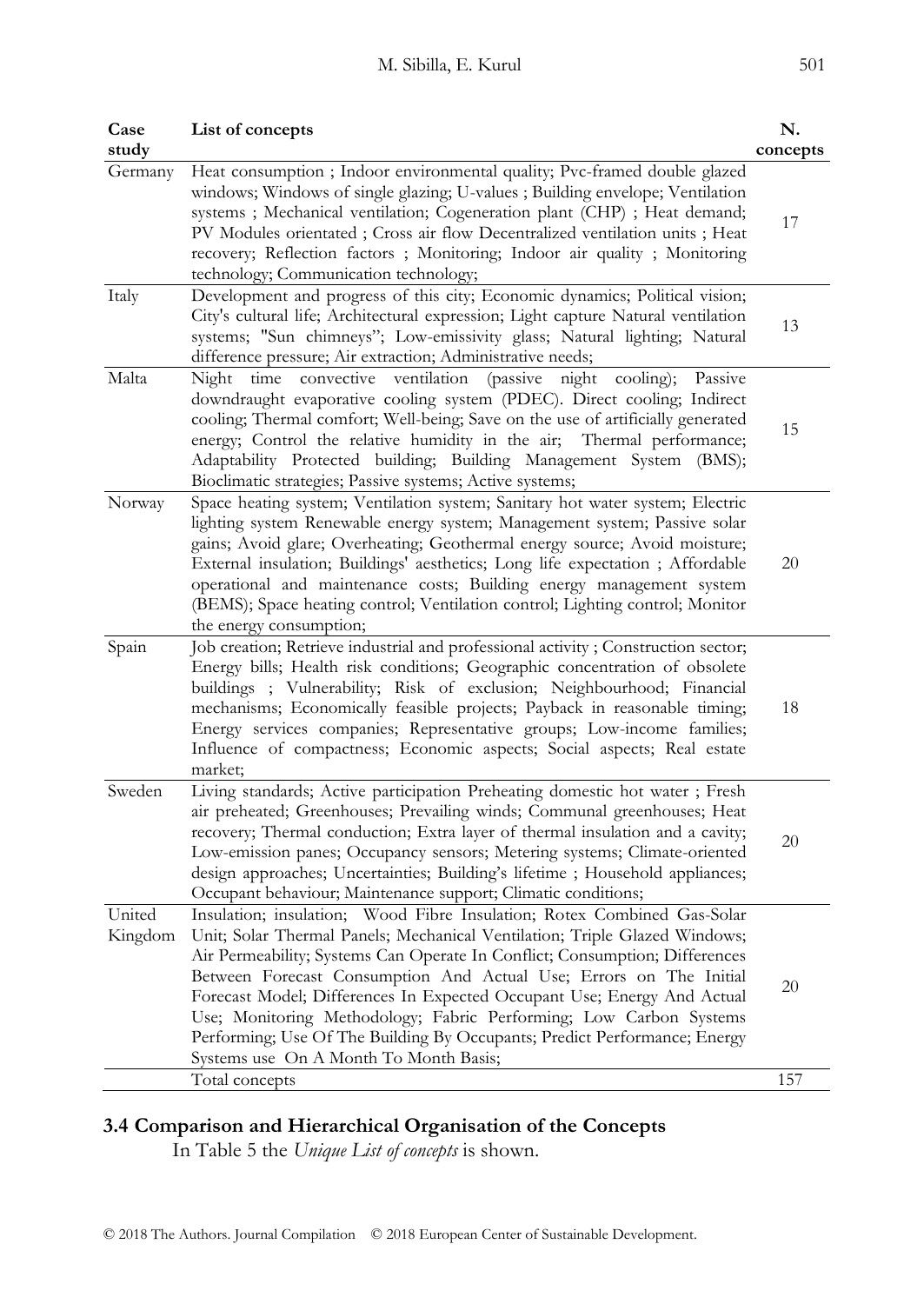| I level                           | II level                                                      | <b>III</b> level                                                                                                                                                                                                                                                                                                                                                                                                                                                                                                                                                                                            |
|-----------------------------------|---------------------------------------------------------------|-------------------------------------------------------------------------------------------------------------------------------------------------------------------------------------------------------------------------------------------------------------------------------------------------------------------------------------------------------------------------------------------------------------------------------------------------------------------------------------------------------------------------------------------------------------------------------------------------------------|
| Micro-net                         | Supply systems;<br>systems                                    | Communication technology; Metering systems; Space heating system; Production from<br>Active renewable sources; Systems Can Operate In Conflict; Household<br>appliances; Maintenance support; Space heating control;<br>Overheating; Ventilation control; Lighting control; Cogeneration<br>plant (CHP); Heat pump; Recovery of heat; Renewable energy<br>system; Integrate renewable energy in existing; PV Modules<br>orientated; Solar collector; Sanitary hot water system; Preheating<br>domestic hot water; Geothermal energy                                                                         |
| Active<br>participation           | of city; City's cultural life                                 | Development and progress Planning directives; Aesthetics; Neighbourhood; Decision-making-<br>process; Relation between architecture and citizens; Information<br>point; Administrative needs; Buildings' aesthetics; Architectural<br>expression; Breaks the monotony of the facades; Artistic<br>expression; Artistic intervention                                                                                                                                                                                                                                                                         |
| Functional<br>programme           | Climate-oriented<br>approaches;<br>buildings                  | design Climatic conditions; Protected building; Adaptability; Habitability;<br>Geographic Diversified functional mix; Environmental performance; Protected<br>concentration of obsolete building; Building's lifetime; Long life expectation                                                                                                                                                                                                                                                                                                                                                                |
| Energy<br>Consumption             | Indoor<br>quality;<br>management<br>Differences<br>Actual Use | environmental Ensure summer thermal comfort; Detailed simulation; Affordable<br>Building energy operational and maintenance costs; Heat consumption; Energy<br>system; Systems use On A Month To Month Basis; Reduce heat demand;<br>Between Save on the use of artificially generated energy; Highly populated<br>Forecast Consumption And building; Errors on The Initial Forecast Model; Differences In<br><b>Expected Occupant Use</b>                                                                                                                                                                  |
| Modest<br>transformation          | Bioclimatic                                                   | strategies; Passive design; Extra layer of thermal insulation and a cavity;<br>Balanced choice of materials Ventilation; Natural lighting; Light capture; Passive systems;<br>Passive solar gains; Sun chimneys; Greenhouses;; Ventilation<br>systems; Natural difference pressure; Cross air flow; Air extraction;<br>Air Permeability                                                                                                                                                                                                                                                                     |
| Cooling system                    | system;<br>Air<br>system                                      | Optimized active cooling Direct cooling; Indirect cooling;<br>ventilation Mechanical ventilation; Passive downdraught evaporative cooling<br>system (PDEC); Decentralized ventilation units; Minimize<br>overheating; Fresh air preheated; Night time convective ventilation<br>(passive night cooling); Electric lighting system; Control the<br>relative humidity in the air                                                                                                                                                                                                                              |
| Building<br>envelope              | Fabric<br>technology;<br>Management System                    | Performing; Influence of compactness; Thermal comfort; High thermal-<br>Prefabrication as Innovative acoustic properties; Avoid glare; Avoid moisture; Materials<br>Building without organic volatile compounds (vocs); Building physics; Low-<br>emission panes; Low-emissivity glass; Thermal performance;<br>Thermal conduction; U-values; Insulation; Polystyrene insulation;<br>Wood Fibre Insulation; Rockwool; Windows of single glazing;<br>Pvc-framed double glazed windows; Triple Glazed Windows;<br>Vacuum-panels; External insulation; Thermal bridges; Thermal<br>inertia; Reflection factors |
| Profiles<br>Energy poverty        | dynamics;<br>tamilies                                         | of Social aspects; Economic Residential character; Economically feasible projects; Communal<br>Low-income greenhouses; Financial mechanisms; Limate the energy costs of the<br>tenants; Energy bills; Payback in reasonable timing                                                                                                                                                                                                                                                                                                                                                                          |
| User-oriented<br>approaches       | inhabitants;<br>Performance                                   | Improve the quality of life; Need and requirements of the local population; Well-being; Use<br>Improve the comfort of the Of The Building By Occupants; Representative groups; Occupant<br>Predict behaviour; Tenants behaviour; Living standards; Health risk<br>conditions;<br>Monitoring<br>technology;<br>Occupancy<br>sensors;<br>Monitoring Methodology; Monitor the energy consumption;                                                                                                                                                                                                              |
| Legislation<br>reduce<br>emission | Carbon<br>to Low<br>carbon Performing; Political vision       | Systems Economic aspects; Vulnerability; District heating; Reduce the<br>environmental footprint; Promote the awareness; Job creation;<br>Energy services companies                                                                                                                                                                                                                                                                                                                                                                                                                                         |

**Table 5.** *Unique List of concepts* based on a hierarchical distribution of the concepts **Preliminary Hierarchical Structure**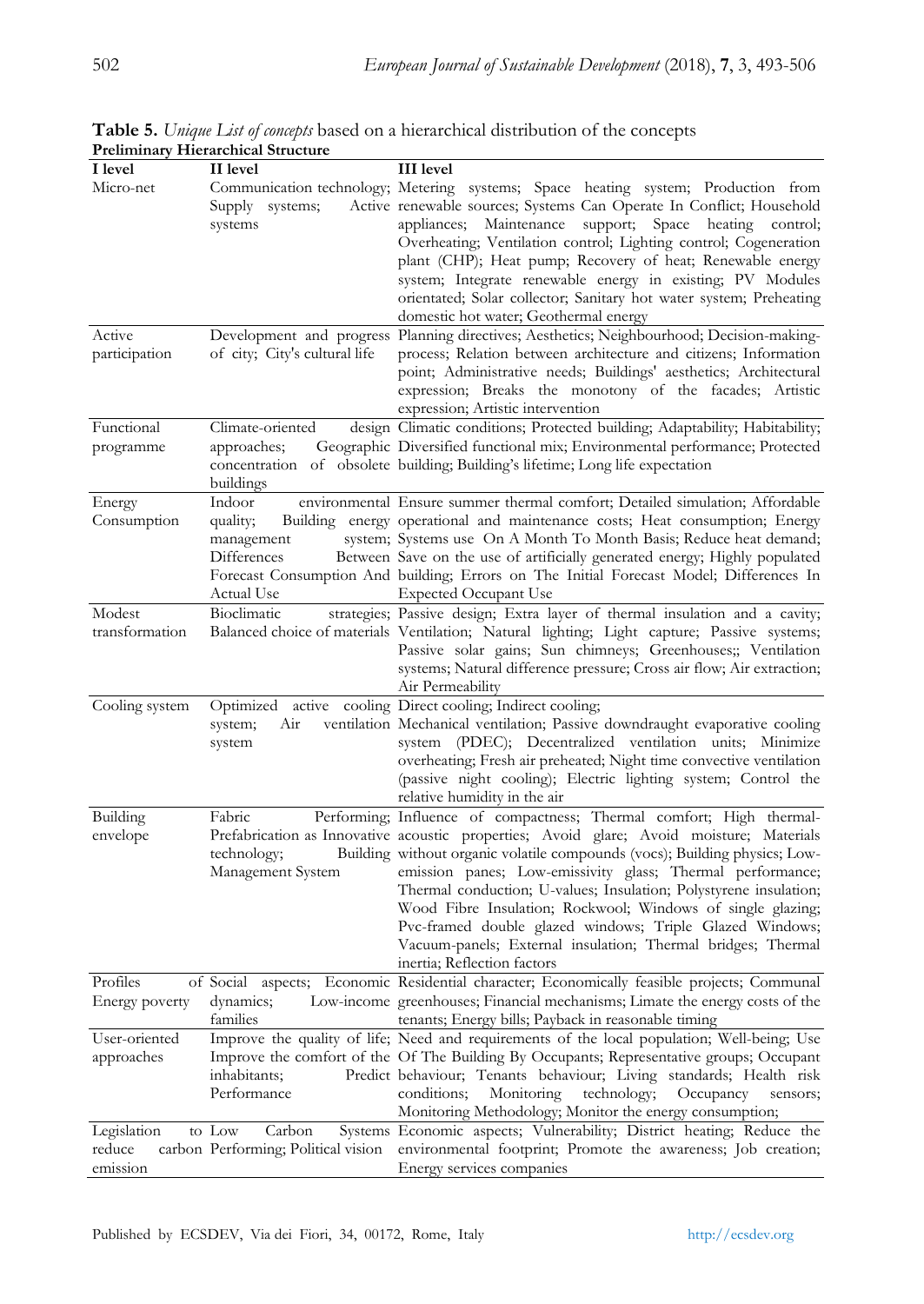#### **3.5 Linking with the Conceptual Framework (TERCF)**

The preliminary distribution of concepts within the TERCF is based on a qualitative connection between the *Main Concepts* (Table 3) and the prior concepts listed into the TERCF (Table 1). They are not static connections. Specific linking phases will be developed in the next phase of the research. In Table 6 *Main concepts* and their preliminary distribution within the TERCF is shown. Specifically, in order to justify the qualitative connections proposed some comments from the researcher are provided.

| Main<br><b>TERCF</b>                        |             | Category and Line of                                                                         | Researcher's comments                                                                                                                                                          |  |
|---------------------------------------------|-------------|----------------------------------------------------------------------------------------------|--------------------------------------------------------------------------------------------------------------------------------------------------------------------------------|--|
| Concept                                     | Concept     | Research                                                                                     |                                                                                                                                                                                |  |
| Micro-net                                   |             | Decentralised Energy and environmental<br>awareness:<br>Integrate Community Energy<br>System | Micro-net is a form of decentralised<br>energy system.                                                                                                                         |  |
| Active<br>participation                     | Community   | Low Carbon Transition:<br>Disruptive and Sustainable local<br>technologies                   | Active participation involves local<br>communities                                                                                                                             |  |
| Functional<br>programme                     | Instruments | Energy and environmental<br>awareness:<br>Comfort and Quality of life                        | Functional programme is an instruments<br>to improve the quality of life                                                                                                       |  |
| Energy<br>Consumptions                      | Forecast    | Information modelling process:<br>Life cycle analysis modelling                              | Energy Consumption analysis is often<br>associated to its forecast                                                                                                             |  |
| Modest<br>transformation                    | Innovation  | Low Carbon Transition:<br>Technical and Social<br>Integration                                | Modest transformation is a form of<br>innovation, which seeks to point out the<br>main factors that generate high level of<br>energy consumption within a specific<br>context. |  |
| Cooling<br>system                           | Integrated  | Innovative Technical Solution:<br>Passive, active and smart<br>technologies                  | Cooling systems require integration<br>strategies, enhancing passive and active<br>strategies                                                                                  |  |
| Building<br>envelope                        | Property    | Innovative Technical Solution:<br>Innovative building material                               | Building envelope performance is related<br>to the property of the envelope<br>components                                                                                      |  |
| Profiles of<br>Energy<br>poverty            | Integration | Decision making process:<br>Economic and socio-technical<br>factors                          | Profiles of Energy poverty require<br>integration between economic and socio-<br>technical factors                                                                             |  |
| User-oriented<br>approaches                 | Behaviour   | Information modelling process:<br>Occupant behaviour modelling                               | User-oriented approaches is focused on<br>users' behaviour                                                                                                                     |  |
| Legislation to<br>reduce carbon<br>emission | Criteria    | Decision making process:<br>Bottom-up methodology                                            | Legislation to reduce carbon emission<br>requires identifying the criteria on which<br>the energy transition has to be developed.                                              |  |

**Table 6.** Main concepts and their preliminary distribution within the TERCF.

#### **4. Discussion and Conclusion**

This paper has described the methodological approach that was used to define the relevant information networks concerning Energy Retrofit using a cognitive mapping technique. The results reveal a multitude of implications, in the form of concepts, between Energy Retrofit and built environment transformation processes, enhancing plurality disciplinary perspectives. These concepts, hierarchically organized, have been integrated into the TERCF and 10 *Focus Questions*, which involve both physical and social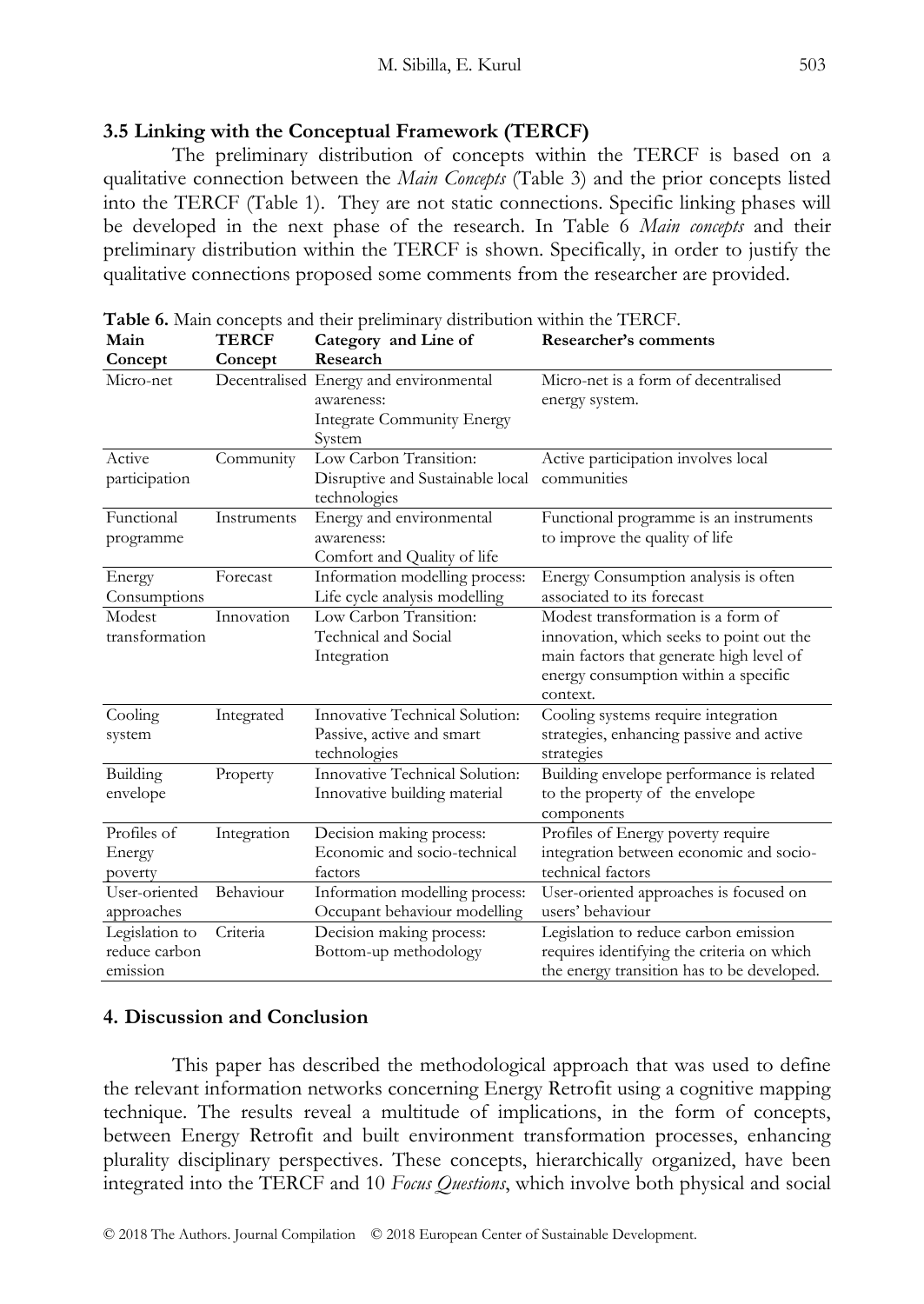science viewpoints, have been identified. These *Focus Questions* point out how the adopted methodological approach was useful for integrating diverse ER disciplinary perspectives, starting from the analysis of case studies as representative of real-problems. Furthermore, another important finding concerns the nature of these *Focus Questions*, which focus on improving users" cognitive skills that are involved in mutual and joint learning processes. In literature there are different types of focus questions. As described by Miller & Cañas, (2008) the typology depends on two main criteria: "[…] *the degree to which a question admits a variety of answers across different individuals, that is, how open to personal input a question is;* […] *the degree to which the answer requires explanation through dynamic propositions"* (Miller & Cañas, 2008, p. 366)*.* With regard to these two criteria the authors argue that *Focus Questions* may be classified in three main groups: Closed or Classificatory; Open-static; Open-Dynamic. In the first group, "*[…] questions tend to have a universally accepted answer and therefore do not allow much variation among respondents*; (in the second group) […] *questions generally request descriptions of concepts.* (In the last group) […] *questions generally deal with events, rather than objects, and go beyond requiring mere descriptions to demanding reasons and explanations for these events, be they situations or happenings*" (Miller & Cañas, 2008, p.366)

The 10 *Focus Questions* are proposed as open-dynamic focus questions and the *list of concepts* are suggested, in accordance with the cognitive mapping technique as *Parking lot concepts*, which is a list that suggests key concepts that may be included within the cognitive map. The rank order of these concepts will depend on the user's scope. Thus, in agreement with Novak & Cañas, (2004) *Focus Questions* and *Parking lot concepts* are fundamental to stimulate users" cognitive skills, investigating, as proposed by Safayeni, Derbentseva, & Cañnas, (2005) on dynamic relationships among concepts. These establish implications, functional interdependence and covariation among the concepts. By doing so, the investigation among potential dynamic relationships may be considered as a meaningful learning activity in a context of multi-disciplinary learning activities with the aim of improving skills and competences of the future built environment professionals through a continuous exchange of perspectives.

In conclusion, the present study was designed to augment the TERCF by including the concepts that emerged from the case study analysis. The main goal of this phase of the study was to determine *Focus Questions* and the *Main Concepts,* which were useful for representing relevant issues concerning Energy Retrofit in the urban context. Therefore, this research extends our knowledge of a multidisciplinary approach in Energy Retrofit. Nevertheless, the most important limitation lies in the fact that the results of this phase did not show the relationships among concepts. Consequently, further experimental investigations are needed to establish these relationships. In the next phase of the research, the case studies will be translated into cognitive maps. Subsequently, each relationship proposed in the TERCF will be defined in order to develop a learning platform for knowledge integration in Energy Retrofit.

#### **Acknowledgements**

This work is funded by European Commissions under grant number 751376 H2020-MSCA-IF-2016.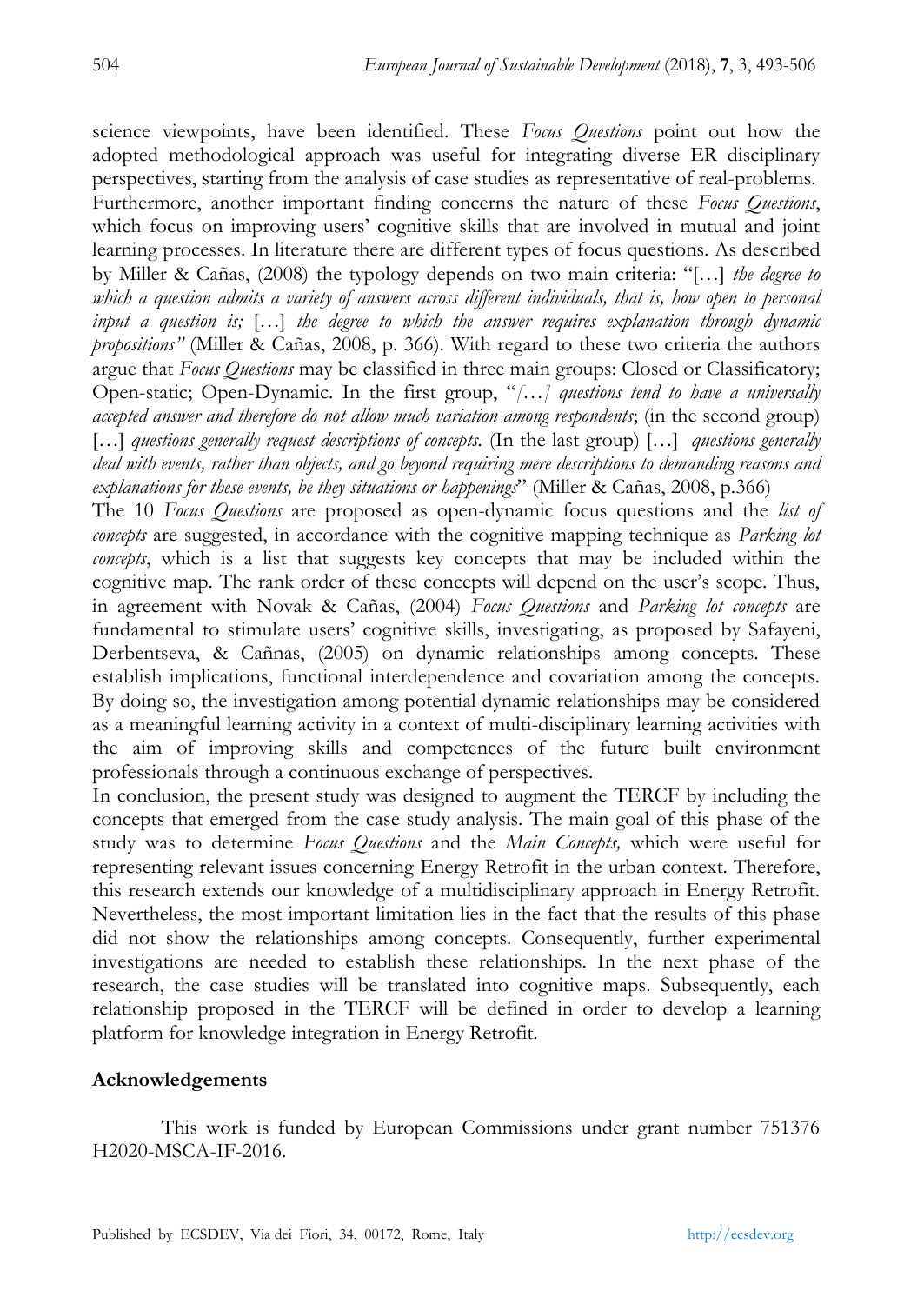#### **References**

- Adomßent, M., Fischer, D., Godemann, J., Herzig, C., Otte, I., Rieckmann, M., & Timm, J. (2014). Emerging areas in research on higher education for sustainable development - Management education, sustainable consumption and perspectives from Central and Eastern Europe. *Journal of Cleaner Production*, *62*, 1–7. https://doi.org/10.1016/j.jclepro.2013.09.045
- Biesbroek, G. R., Swart, R. J., Carter, T. R., Cowan, C., Henrichs, T., Mela, H., Rey, D. (2010). Europe adapts to climate change: Comparing National Adaptation Strategies. *Global Environmental Change*, *20*(3), 440–450. https://doi.org/10.1016/j.gloenvcha.2010.03.005
- BPIE. (2011). *Europe's Buildings under the Microscope*. Brussel: Buildings Performance Institute.
- Cabeza, L. F., Castell, A., Barreneche, C., De Gracia, A., & Fernández, A. I. (2011). Materials used as PCM in thermal energy storage in buildings: A review. *Renewable and Sustainable Energy Reviews*. https://doi.org/10.1016/j.rser.2010.11.018
- Cellura, M., Guarino, F., Longo, S., & Mistretta, M. (2014). Energy life-cycle approach in Net zero energy buildings balance: Operation and embodied energy of an Italian case study. *Energy and Buildings*, *72*, 371–381. https://doi.org/10.1016/j.enbuild.2013.12.046
- Cerón, I., Neila, J., & Khayet, M. (2011). Experimental tile with phase change materials (PCM) for building use. *Energy and Buildings*, *43*(8), 1869–1874. https://doi.org/10.1016/j.enbuild.2011.03.031
- Darbellay, F. (2015). Rethinking inter- and transdisciplinarity: Undisciplined knowledge and the emergence of a new thought style. *Futures*, *65*, 163–174. https://doi.org/10.1016/j.futures.2014.10.009
- Dedeurwaerdere, T. (2013). Transdisciplinary sustainability science at higher education institutions: Science policy tools for incremental institutional change. *Sustainability (Switzerland)*, *5*(9), 3783–3801. https://doi.org/10.3390/su5093783
- Dieleman, H., & Huisingh, D. (2006). Games by which to learn and teach about sustainable development: exploring the relevance of games and experiential learning for sustainability. *Journal of Cleaner Production*, *14*(9–11), 837–847. https://doi.org/10.1016/j.jclepro.2005.11.031
- Disterheft, A., Ferreira Da Silva Caeiro, S. S., Ramos, M. R., & De Miranda Azeiteiro, U. M. (2012). Environmental Management Systems (EMS) implementation processes and practices in European higher education institutions - Top-down versus participatory approaches. *Journal of Cleaner Production*, *31*, 80–90. https://doi.org/10.1016/j.jclepro.2012.02.034
- Fabbri, K., Zuppiroli, M., & Ambrogio, K. (2012). Heritage buildings and energy performance: Mapping with GIS tools. *Energy and Buildings*, *48*, 137–145. https://doi.org/10.1016/j.enbuild.2012.01.018
- Fitch, J. M. (1980). *La progettazione ambientale.* Padova: Muzzio.
- Gianfrate, V., Piccardo, C., Longo, D., & Giachetta, A. (2017). Rethinking social housing: Behavioural patterns and technological innovations. *Sustainable Cities and Society*, *33*, 102–112.
- Glackin, S., & Dionisio, M. R. (2016). "Deep engagement" and urban regeneration: tea, trust, and the quest for co-design at precinct scale. *Land Use Policy*, *52*, 363–373.
- Gregório, V., & Seixas, J. (2017). Energy savings potential in urban rehabilitation: A spatial-based methodology applied to historic centres. *Energy & Buildings*, *152*, 11–23.
- Hang, J., Sandberg, M., & Li, Y. (2009). Effect of urban morphology on wind condition in idealized city models. *Atmospheric Environment*, *43*(4), 869–878. https://doi.org/10.1016/j.atmosenv.2008.10.040
- Jaeger, J. (2011). Risks and opportunities for sustainability science in Europe. In J. Jaeger, C.C., Tàbara, J.D., Jaeger (Ed.), *European Research on Sustainable Development. Volume 1: Transformative Science Approaches for Sustainability* (pp. 205–208). Beriln: Springer-Verlag.
- Knowles, R. (1974). *Energy and form: an ecological approach to urban growth*. Cambridge, Mass: MIT Press,.
- Langston, C. A., Feng, C. C., Yu, M. X., & Zhao, Z. Y. (2008). The Sustainability Implications of Building Adaptive Reuse. *Proceedings of Criocm 2008 International Research Symposium on Advances of Construction Management and Real Estate*, 1–11.
- Ma, Z., Cooper, P., Daly, D., & Ledo, L. (2012). Existing building retrofits: Methodology and state-of-theart. *Energy & Buildings*, *55*, 889–902.
- Martín, S., Mazarrón, F. R., & Cañas, I. (2010). Study of thermal environment inside rural houses of Navapalos (Spain): The advantages of reuse buildings of high thermal inertia. *Construction and Building Materials*, *24*(5), 666–676. https://doi.org/10.1016/j.conbuildmat.2009.11.002